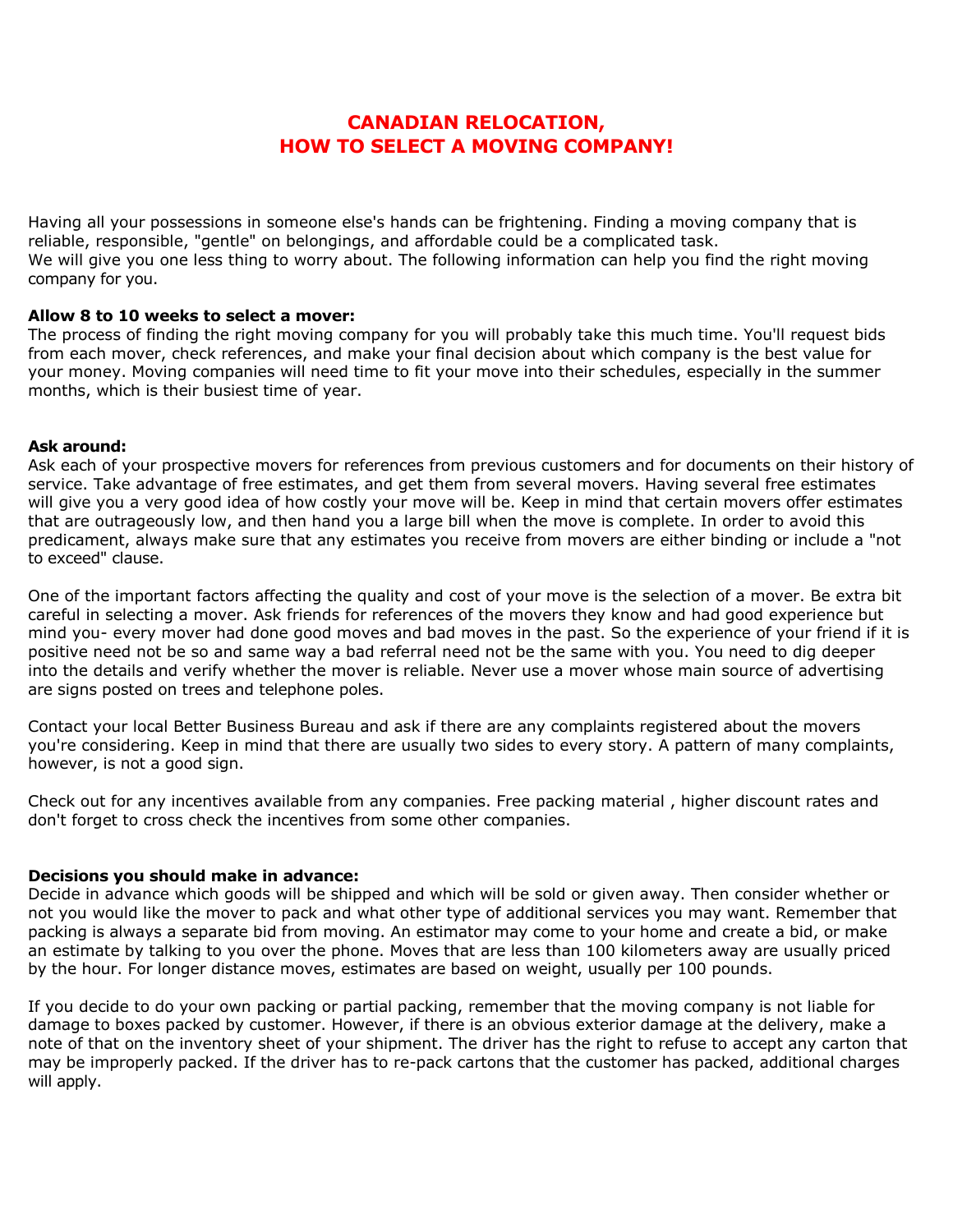Try to provide as much information as possible about unusual situations on either end, so your estimates will be more accurate. Make the mover be aware of any problems they may encounter at the delivery, such as parking problems, road access, street accessibility, delivery time restriction or if there are any stairs or elevators involved.

The cost of your move can increase for such occurrences. Try to reserve a "parking space" for the moving van, if your new home is on a congested street. If the moving crew has to carry your load more than 50 meters, from the moving van to your door, you may be charged for excessive distance.

## **Types of quotes:**

- Binding Study the mover offers a guaranteed price, within a small percentage of deviation that is based on a complete list of items to be moved and the type of service performed.
- Non-binding or hourly rate This is not an estimate at all, only a price list. These rates are based upon the movers' previous experience of jobs similar to yours.
- Not to exceed This quote is binding only on the mover. The final price for the move cannot exceed the estimate figure; but if the move comes in under the estimated amount you pay the lesser price.

## **Know how to read your Quote:**

Quotes should include all moving charges, such as carrying up stairs or in an elevator, overtime, additional transportation, moving bulky articles, carrying an excessive distance, storage, and more. These types of charges usually involve obstacles the mover has to overcome, which you can determine ahead of time and include in the bid. Packing bids should state not only labor charges but the amount and cost of boxes. Make sure each bid is estimated the same way, so you can easily make comparisons.

## **Ask the right questions:**

- Does your company subcontract its moving services?
- Which subcontractors could be used to move my home?.
- Will the contents of my home be on one truck the entire time? (Moving goods between trucks increases the potential for damage).
- What services are not listed on this bid, and what do you charge for them? What training do your movers and/or packers receive (especially for packing and moving fragile items)?.
- Can you provide recent references from other customers you've moved?

## **Don't make price the deciding factor:**

Low-ball quotes could mask less reliable moving practices. Use several factors in addition to price: references, performance reports, reported complaints. Get the final bid in writing (on which you may be asked to sign), but never sign off on a final bill until the move is complete.

Try to go for a well known name for transport, but keep in mind, a van lines agent for a local move, is not the national vanline company who you think you are dealing with. The agent will do the move on his own authority. Most van lines don't have the authority to do local moves. If you are moving internationally, you may not get the van lines you think you are getting either as most agents have no obligation to use their primary interstate van lines for international moves.

## **Coverage for loss or damage:**

Make sure you understand the coverage for loss or damage of your shipment. All licensed movers must provide liability for the value of goods, which they transport. But there are different levels of liability. You must be